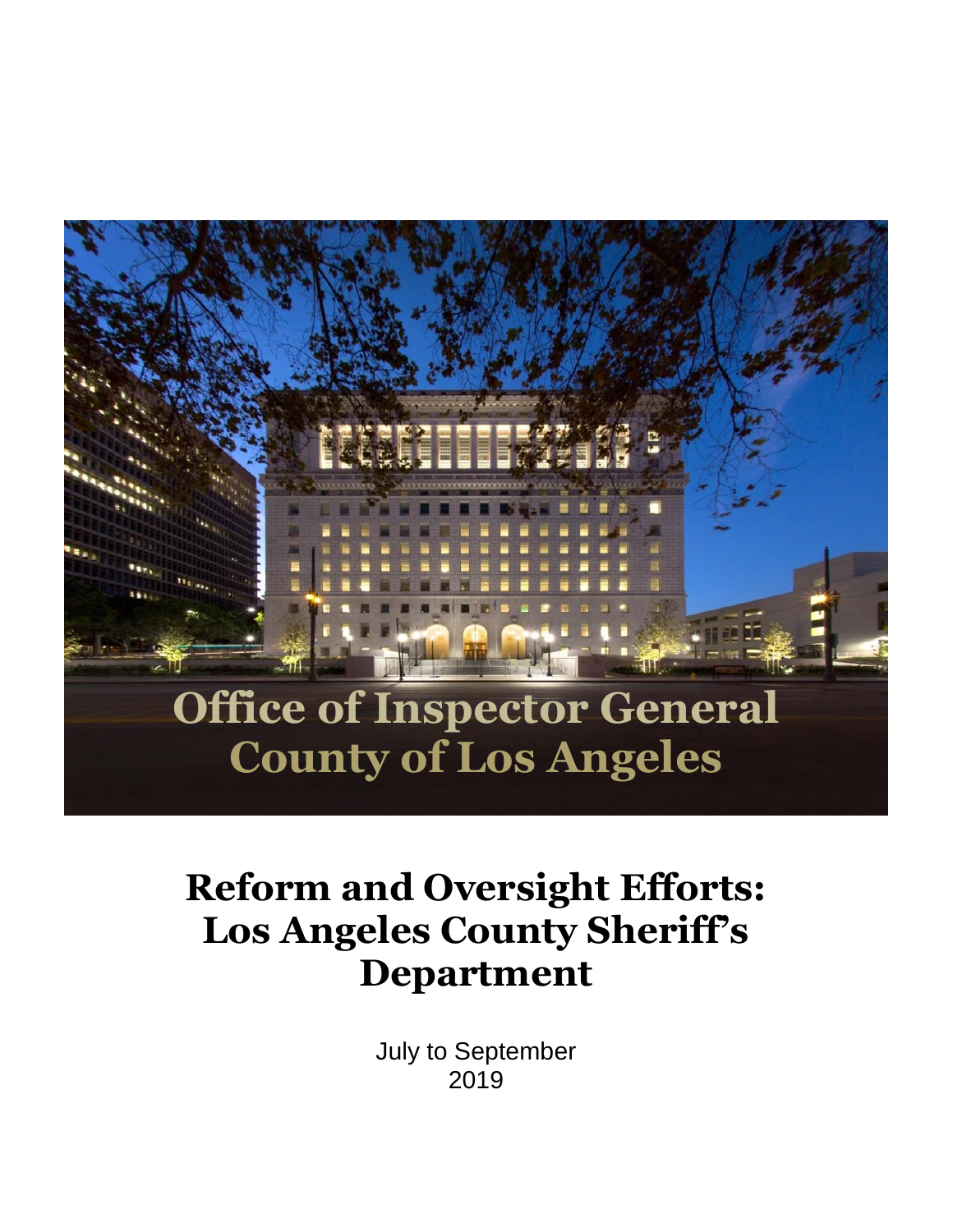| Comments and Complaints Received by the Office of Inspector General 4<br>Field Encounters with the Los Angeles County Sheriff's Department4                                                                                                                                                                                                                                            |
|----------------------------------------------------------------------------------------------------------------------------------------------------------------------------------------------------------------------------------------------------------------------------------------------------------------------------------------------------------------------------------------|
|                                                                                                                                                                                                                                                                                                                                                                                        |
|                                                                                                                                                                                                                                                                                                                                                                                        |
| Homicide Bureau's Investigation of Deputy-Involved Shootings 12                                                                                                                                                                                                                                                                                                                        |
|                                                                                                                                                                                                                                                                                                                                                                                        |
|                                                                                                                                                                                                                                                                                                                                                                                        |
|                                                                                                                                                                                                                                                                                                                                                                                        |
| CCJV Recommendation 3.12: The Department should purchase additional body<br>CCJV Recommendation 5.4: The Department should adopt a dual-track career<br>system whereby deputies would be recruited separately for Custody and Patrol<br>and would have the opportunity to have a career in Custody 17<br>CCJV Recommendation 7.14: The grievance process should be improved to include |
| CCJV Recommendation 7.15: The use of lapel cameras as an investigative tool                                                                                                                                                                                                                                                                                                            |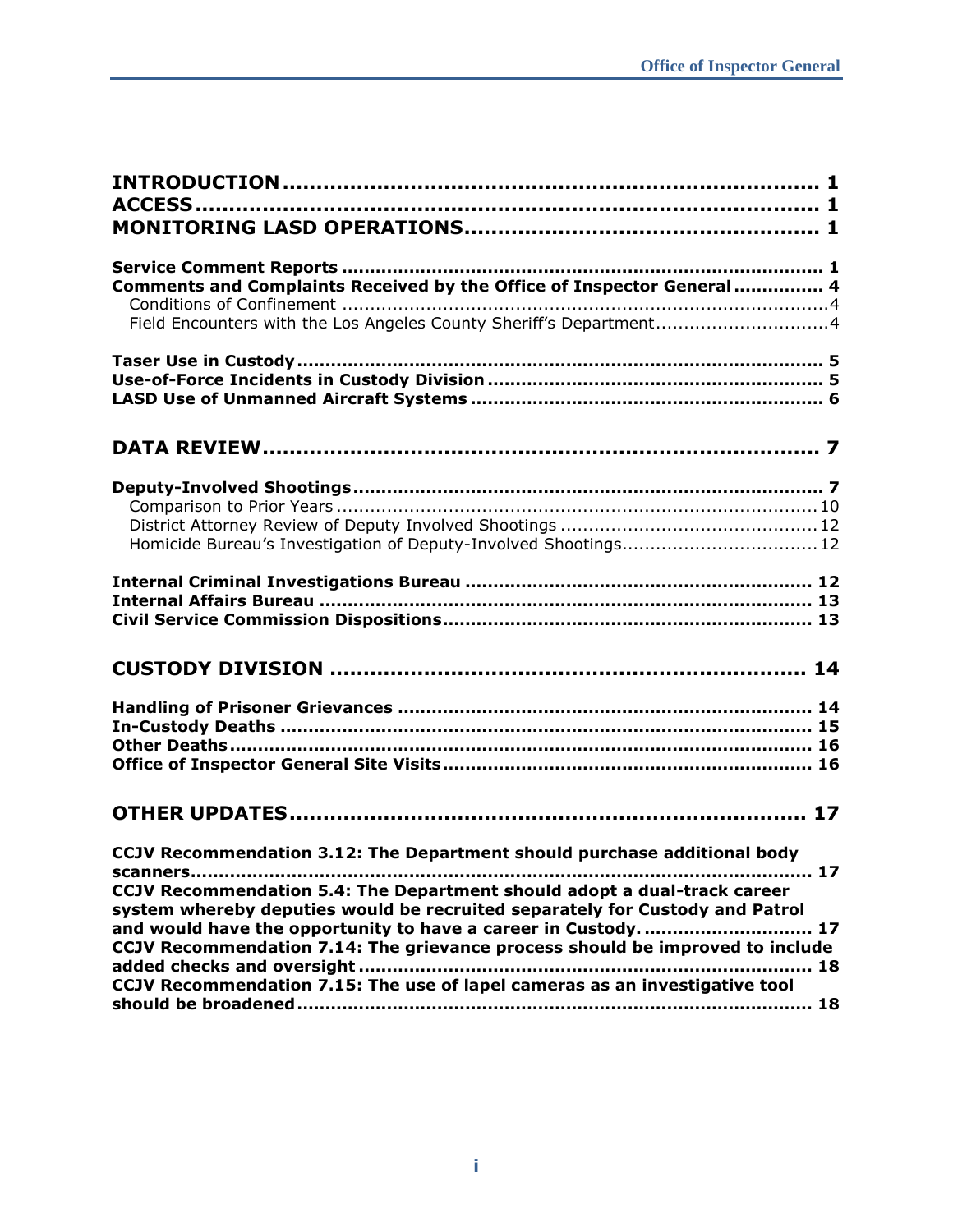## <span id="page-2-0"></span>**INTRODUCTION**

This report describes a portion of the Office of Inspector General's monitoring, auditing, and review activities related to the Los Angeles County Sheriff's Department (LASD) that occurred from July 1, 2019, until September 30, 2019.<sup>1</sup>

The OIG continues to work to increase the amount of data provided in each *Quarterly Report.* By providing quarterly updates, the OIG's goal is to keep the public, the Board of Supervisors, and the Civilian Oversight Commission aware of recent trends and changes in LASD policies, procedures and practices.

### <span id="page-2-1"></span>**ACCESS**

j

During this quarter LASD has continued to significantly restrict OIG access to critical information in violation of law. $2$  These restrictions were described in detail in our August report, "Los Angeles County Sheriff's Department Compliance with Transparency Law,"<sup>3</sup> and are ongoing. The Sheriff has reported that he has cut back background checks in his hiring to fill vacancies but prevented the OIG from evaluating the impact of this change. 4

## <span id="page-2-2"></span>**MONITORING LASD OPERATIONS**

#### <span id="page-2-3"></span>**Service Comment Reports**

In accordance with LASD policies, LASD accepts and reviews all comments from members of the public about departmental service or employee performance.<sup>5</sup> LASD categorizes these comments into three categories:

• External Commendation: an external communication of appreciation for and/or approval of service provided by LASD members;

 $1$  The report will note if the data reflects something other than what was gathered between July 1, 2019, and September 30, 2019.

<sup>&</sup>lt;sup>2</sup> See Los Angeles County Code section 6.44.190.

<sup>&</sup>lt;sup>3</sup> See the Office of Inspector General's August 2019 report, "Los Angeles County Sheriff's Department Compliance with Transparency Law."

<sup>4</sup> The OIG requested access to these documents in May. After the period covered by this report and after the Board directed OIG to assist the Auditor-Controller in a report back related to LASD cost overruns, LASD has indicated a potential willingness to allow the OIG's review of hiring packets to move forward. However, the review has not happened and the Sheriff has since indicated a different position.

<sup>5</sup> *See* Los Angeles County Sheriff's Department, *Manual of Policies and Procedures*, 3-04/10.00, "Department Service Reviews."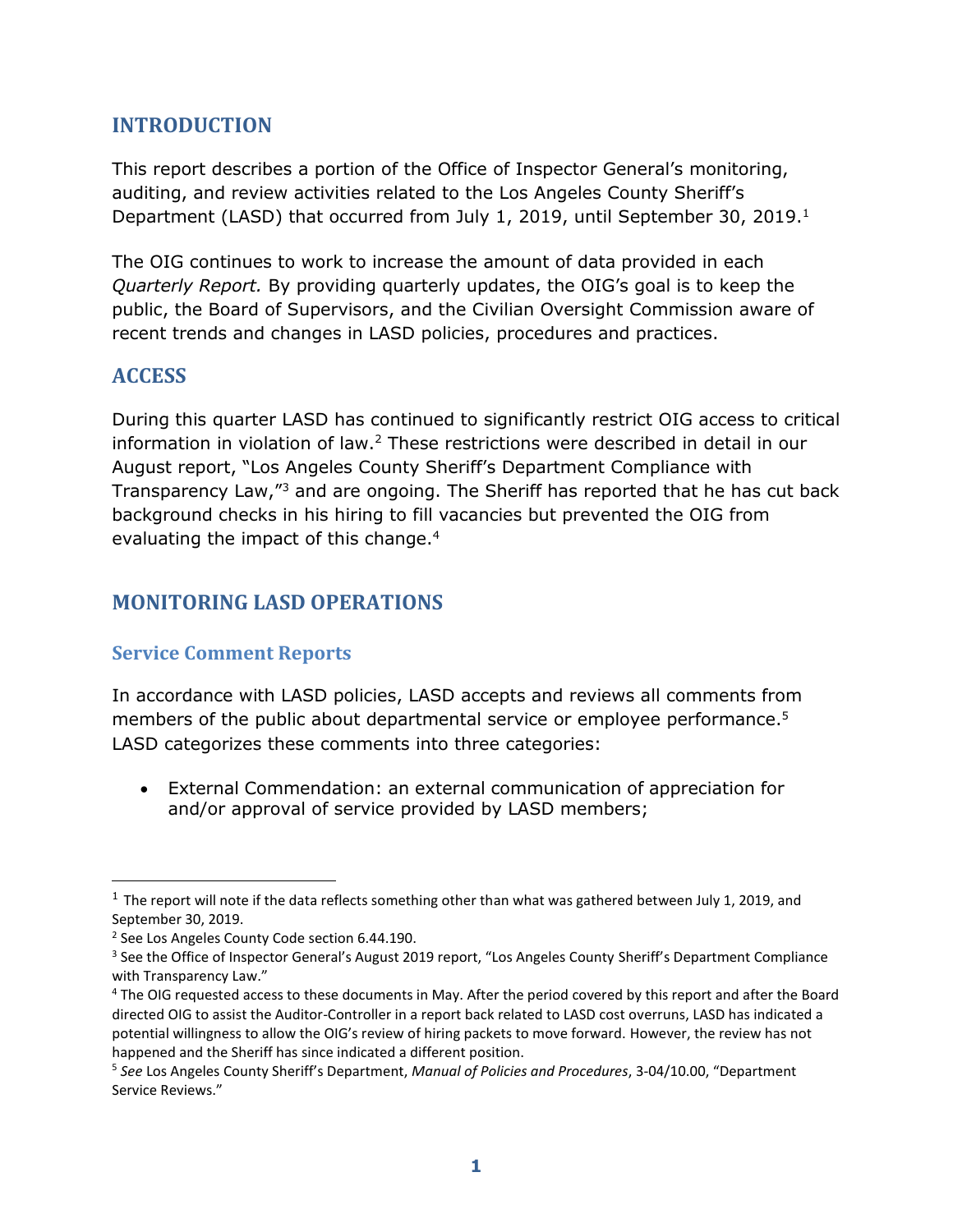- Service Complaint: an external communication of dissatisfaction with LASD service, procedure or practice, not involving employee misconduct; and
- Personnel Complaint: an external allegation of misconduct, either a violation of law or LASD policy, against any member of LASD.<sup>6</sup>

The following chart lists the number and types of comments about each station or unit. It is important to note that some of these service comments may have originated prior to this quarter. If the comments are based on conduct that occurred in previous quarters, they may still show up as active in the LASD's database as the department continues to work towards resolving/investigating the issues in the complaints. Also, there may be comments that do not yet appear on the chart below as they have still not been entered into the system as of the date this information was run on LASD's computer system.<sup>7</sup>

| <b>Station/Unit</b>                    | <b>Commendations</b> | <b>Personnel</b>  | <b>Service</b>    |
|----------------------------------------|----------------------|-------------------|-------------------|
| <b>Supervisorial District (SD)</b>     |                      | <b>Complaints</b> | <b>Complaints</b> |
| <b>ACCESS TO CARE BUREAU</b>           | 0                    | $\mathbf{1}$      | 0                 |
| ADM: CW SRVS ADM HQ                    | $\mathbf{1}$         | $\overline{2}$    | $\Omega$          |
| ADM: EAST PATROL ADM HQ                | $\Omega$             | $\mathbf{1}$      | $\Omega$          |
| ADM: SOUTH PATROL ADM HQ               | 1                    | $\Omega$          | 0                 |
| <b>AER: AERO BUREAU</b>                | 3                    | $\Omega$          | $\Omega$          |
| <b>ALTADENA SD-5</b>                   | 6                    | $\overline{4}$    | $\mathbf{1}$      |
| ASH: OFFICE OF THE ASST SHF I          | $\overline{2}$       | 0                 | 0                 |
| <b>AVALON SD-4</b>                     | $\overline{4}$       | $\mathbf{1}$      | $\mathbf{1}$      |
| CAF: COMM & FLEET MGMT BUR             | $\Omega$             | $\Omega$          | $\mathbf{1}$      |
| <b>COMMUNITY COLLEGE BUREAU</b>        | $\overline{7}$       | $\overline{2}$    | 0                 |
| <b>CENTURY SD-2</b>                    | 17                   | 11                | $\Omega$          |
| <b>CERRITOS SD-4</b>                   | 14                   | 9                 | 3                 |
| CIVIL MANAGEMENT BUREAU                | 15                   | 5                 | 3                 |
| <b>COURT SERVICES CENTRAL</b>          | $\overline{2}$       | 6                 | $\overline{4}$    |
| <b>COMPTON SD-2</b>                    | 3                    | 13                | $\overline{2}$    |
| <b>COMMUNITY PARTNERSHIP BUREAU</b>    | 8                    | $\overline{3}$    | $\mathbf{1}$      |
| CENTURY REGIONAL DETENTION FACILITY    | $\Omega$             | 3                 | 0                 |
| <b>CRESCENTA VALLEY SD-5</b>           | 13                   | $\overline{2}$    | $\mathbf{1}$      |
| <b>COUNTY SERVICES BUREAU</b>          | $\overline{2}$       | $\overline{7}$    | $\overline{2}$    |
| <b>CARSON SD-2</b>                     | 6                    | 9                 | 0                 |
| <b>EAST LOS ANGELES SD-1</b>           | 5                    | 11                | 6                 |
| <b>EMERGENCY OPERATIONS BUREAU</b>     | $\overline{2}$       | $\mathbf{1}$      | $\Omega$          |
| <b>COURT SERVICES EAST</b>             | 0                    | 3                 | 0                 |
| <b>FRAUD &amp; CYBER CRIMES BUREAU</b> | 3                    | $\Omega$          | $\Omega$          |
| <b>HOMICIDE BUREAU</b>                 | $\overline{2}$       | $\mathbf{1}$      | $\Omega$          |
| <b>HUMAN TRAFFICKING BUREAU</b>        | 1                    | 0                 | 0                 |

<sup>&</sup>lt;sup>6</sup> It is possible for an employee to get a Service Complaint and Personnel Complaint based on the same incident in question.

j

<sup>&</sup>lt;sup>7</sup> This data was obtained from LASD's Performance Recording and Monitoring System on October 2, 2019, and reflects the data provided as of that date.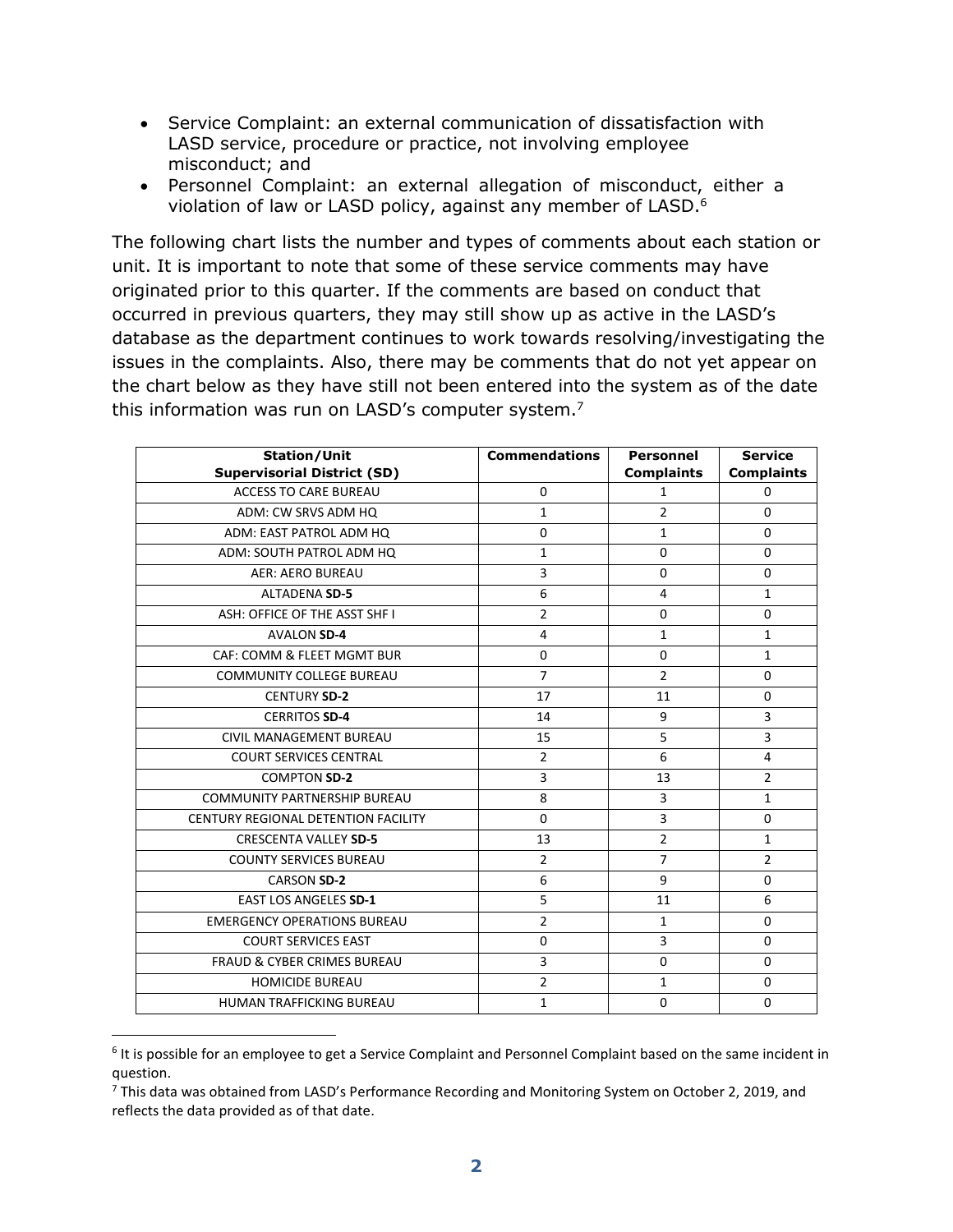<span id="page-4-0"></span>

| <b>Station/Unit</b>                  | <b>Commendations</b> | Personnel         | <b>Service</b>    |
|--------------------------------------|----------------------|-------------------|-------------------|
| <b>Supervisorial District (SD)</b>   |                      | <b>Complaints</b> | <b>Complaints</b> |
| <b>INTERNAL AFFAIRS BUREAU</b>       | 0                    | $\mathbf{1}$      | 0                 |
| INTERNAL CRIME INVESTIGATION BUREAU  | $\mathbf{1}$         | $\Omega$          | 0                 |
| INDUSTRY SD-1, 4                     | 8                    | 11                | 0                 |
| <b>INMATE RECEPTION CENTER</b>       | 0                    | 3                 | $\mathbf{1}$      |
| <b>INMATE SERVICES BUREAU</b>        | 0                    | $\mathbf{1}$      | 0                 |
| LANCASTER SD-5                       | 10                   | 19                | 2                 |
| LAKEWOOD SD-4                        | 8                    | 13                | 3                 |
| <b>LOMITA SD-4</b>                   | 9                    | 4                 | $\overline{2}$    |
| MARINA DEL REY SD-4                  | 6                    | 3                 | $\mathbf{1}$      |
| <b>MAJOR CRIMES BUREAU</b>           | 3                    | $\mathbf{1}$      | 0                 |
| MEN'S CENTRAL JAIL                   | 0                    | $\mathbf{1}$      | $\mathbf{1}$      |
| MALIBU/LOST HILLS SD-3               | 21                   | 13                | $\mathbf{1}$      |
| <b>METROLINK</b>                     | 0                    | $\mathbf{1}$      | 0                 |
| <b>NARCOTICS BUREAU</b>              | $\mathbf{1}$         | $\Omega$          | $\mathbf{1}$      |
| NORTH COUNTY CORRECTIONAL FACILITY   | $\mathbf{1}$         | $\mathbf{1}$      | $\mathbf{1}$      |
| <b>NORWALK REGIONAL</b>              | 13                   | 11                | $\overline{2}$    |
| <b>OPERATION SAFE STREETS BUREAU</b> | 0                    | 3                 | 0                 |
| <b>PARKS BUREAU</b>                  | 3                    | $\overline{2}$    | $\mathbf{1}$      |
| PALMDALE SD-5                        | 30                   | 20                | $\overline{2}$    |
| PICO RIVERA SD-1, 4                  | $\mathbf{1}$         | 4                 | $\overline{2}$    |
| <b>TRAINING BUREAU</b>               | $\mathbf{1}$         | 0                 | 0                 |
| SANTA CLARITA VALLEY SD-5            | 24                   | 13                | 4                 |
| SAN DIMAS SD-5                       | 7                    | 12                | 3                 |
| OFFICE OF THE SHERIFFF               | 0                    | 0                 | $\mathbf{1}$      |
| SHERIFF INFORMATION BUREAU           | 1                    | 0                 | 0                 |
| SOUTH LOS ANGELES SD-2               | $\overline{7}$       | 8                 | 3                 |
| PITCHESS SOUTH FACILITY              | $\mathbf{1}$         | 0                 | 0                 |
| <b>SCIENTIFIC SERVICES BUREAU</b>    | 3                    | 0                 | 0                 |
| SPECIAL VICTIMS BUREAU               | 0                    | $\overline{2}$    | $\mathbf{1}$      |
| TEMPLE CITY SD-2                     | 8                    | 10                | 6                 |
| <b>TRAP</b>                          | $\mathbf{1}$         | 0                 | 0                 |
| TRANSIT SERVICES BUREAU              | $\overline{2}$       | 5                 | $\mathbf{1}$      |
| <b>TWIN TOWERS</b>                   | $\mathbf{1}$         | $\mathbf{1}$      | 0                 |
| WALNUT/SAN DIMAS SD-5                | 3                    | 10                | $\mathbf{1}$      |
| WEST HOLLYWOOD SD-3                  | $\overline{7}$       | 12                | $\overline{2}$    |
| <b>COURT SERVICES WEST</b>           | $\overline{7}$       | 6                 | $\overline{2}$    |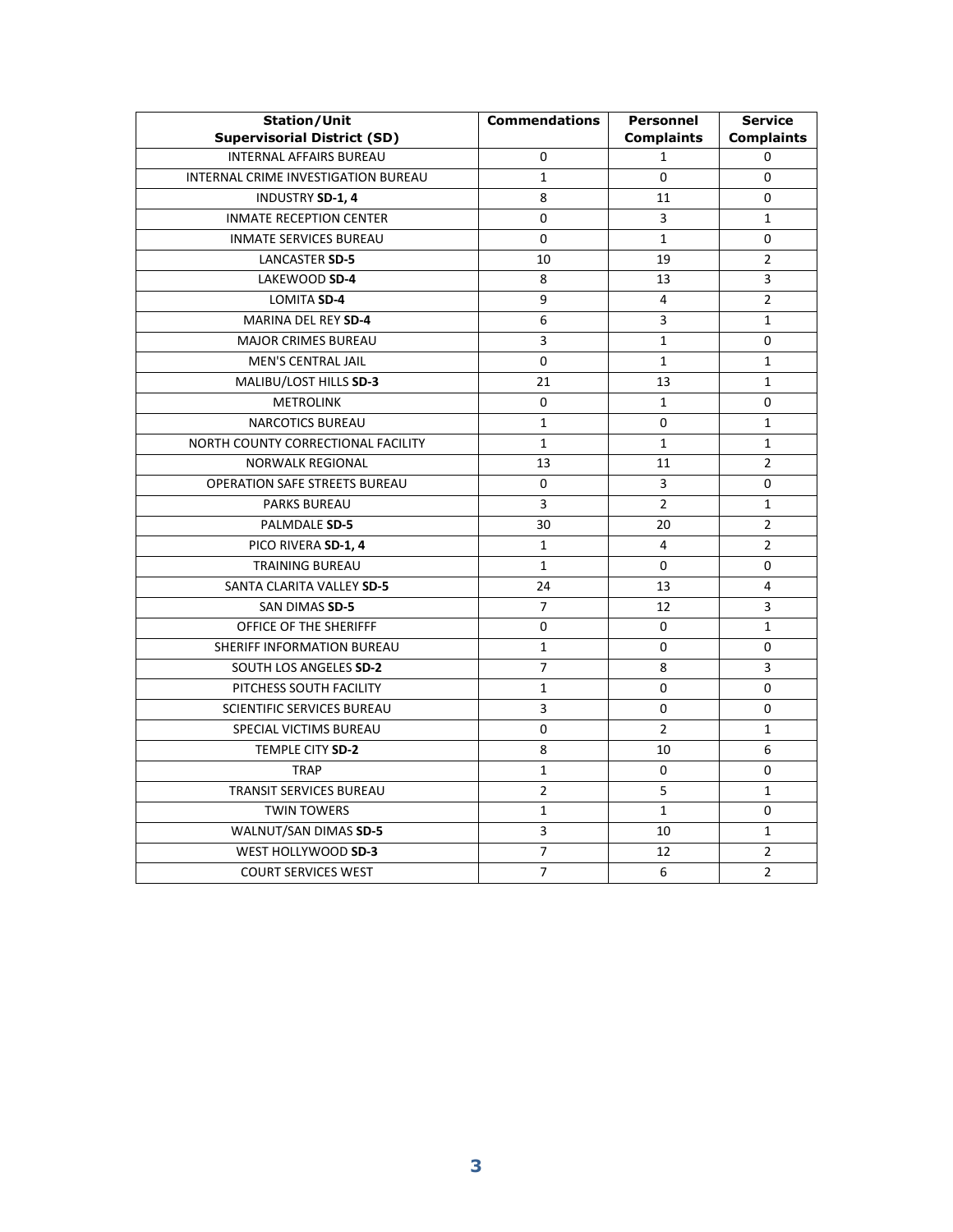## **Comments and Complaints Received by the Office of Inspector General**

#### <span id="page-5-0"></span>**Conditions of Confinement**

The OIG received 146 new complaints in the third quarter of 2019 from members of the public, prisoners, prisoners' family members and friends, community organizations, and County agencies regarding conditions of confinement in the Los Angeles County jails. Each complaint was reviewed by OIG staff. Forty-four of these complaints were related to conditions of confinement within LASD's custody facilities, as shown below:

| Complaint/ Incident Classification | Totals |
|------------------------------------|--------|
| Personnel Issue                    |        |
| Rude/Abusive Behavior              |        |
| Use of Force                       |        |
| No Discernable subject             |        |
| Medical/Dental Issue               |        |
| <b>Mental Health Services</b>      |        |
| Housing                            | 3      |
| <b>Other Service Issue</b>         | 26     |
| <b>Total</b>                       |        |

Other service issues have historically included issues such as air conditioning, plumbing, and access to items such as underwear and personal hygiene products.

<span id="page-5-1"></span>**Field Encounters with the Los Angeles County Sheriff's Department**

Fifty-eight complaints were related to civilian contacts with LASD personnel by persons who were not in custody.

| Complaint/ Incident Classification | Totals |
|------------------------------------|--------|
| Personnel Issue                    |        |
| <b>Failed to Take Action</b>       |        |
| Rude/Abusive Behavior              |        |
| Use of Force                       | 3      |
| Unlawful Arrest                    | з      |
| Unlawful Search                    |        |
| <b>Unlawful Detention</b>          | З      |
| Off Duty Conduct                   |        |
| No Discernable subject             | 6      |
| Service Issue                      | 27     |
| Total                              |        |

Service issues frequently involve LASD practices, such as response times, which are not related to the conduct of individual employees.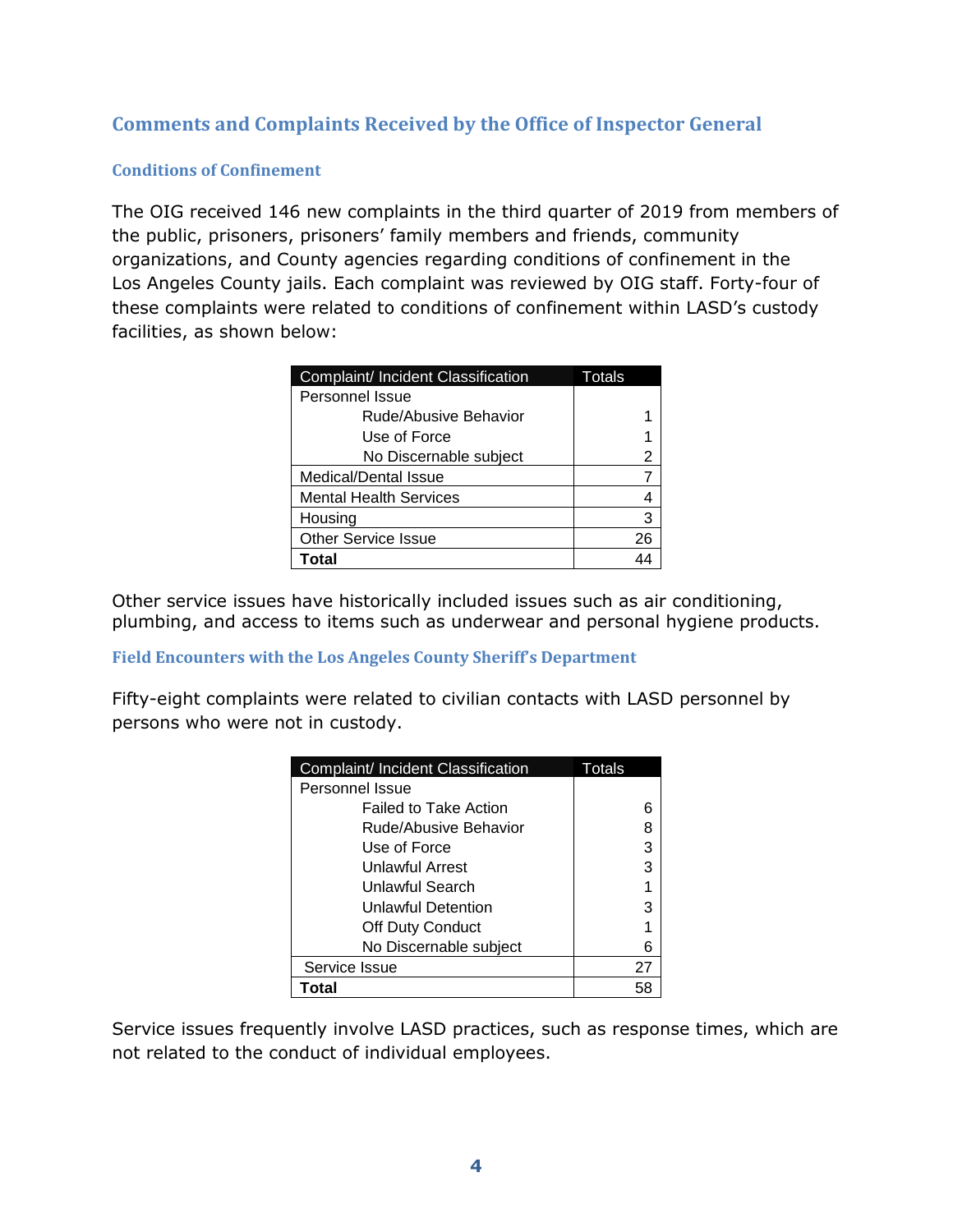Four complaints were not about the LASD or LASD personnel and were referred to the appropriate agency or the complainant was directed to seek legal advice.

#### <span id="page-6-0"></span>**Taser Use in Custody**

The OIG has compiled the number of times LASD has deployed a Taser in custodial settings from January 2018 through August 2019. The numbers below were gathered from the LASD's *Monthly Force Synopsis*, which LASD produces and provides to the OIG each month.<sup>8</sup>

| <b>Month</b>      | <b>Number of Taser Deployments</b> |
|-------------------|------------------------------------|
| January 2018      | 5                                  |
| February 2018     | 2                                  |
| March 2018        | 7                                  |
| April 2018        |                                    |
| May 2018          | 0                                  |
| June 2018         | $\overline{4}$                     |
| <b>July 2018</b>  | 6                                  |
| August 2018       | 7                                  |
| September 2018    | 3                                  |
| October 2018      | 5                                  |
| November 2018     | 3                                  |
| December 2018     |                                    |
| January 2019      | 9                                  |
| February 2019     | 9                                  |
| <b>March 2019</b> | 5                                  |
| April 2019        | $\overline{4}$                     |
| May 2019          | 1                                  |
| June 2019         | 2                                  |
| <b>July 2019</b>  | 6                                  |
| August 2019       | 9                                  |
| September 2019    | 6                                  |

#### <span id="page-6-1"></span>**Use-of-Force Incidents in Custody Division**

j

The OIG monitors LASD's Custody Support Services Division data on use-of-force incidents, prisoner-on-prisoner violence, and assaults by prisoners on LASD personnel. LASD is still verifying the accuracy of the information for incidents which occurred after April 2019. LASD continues to provide the OIG this data, upon completion of LASD's internal reviews, to ensure the data is accurate.

<sup>&</sup>lt;sup>8</sup> The OIG is not opining on whether the use of the Taser in each of these incidents was permissible under LASD's policies and/or if the Taser was deployed lawfully.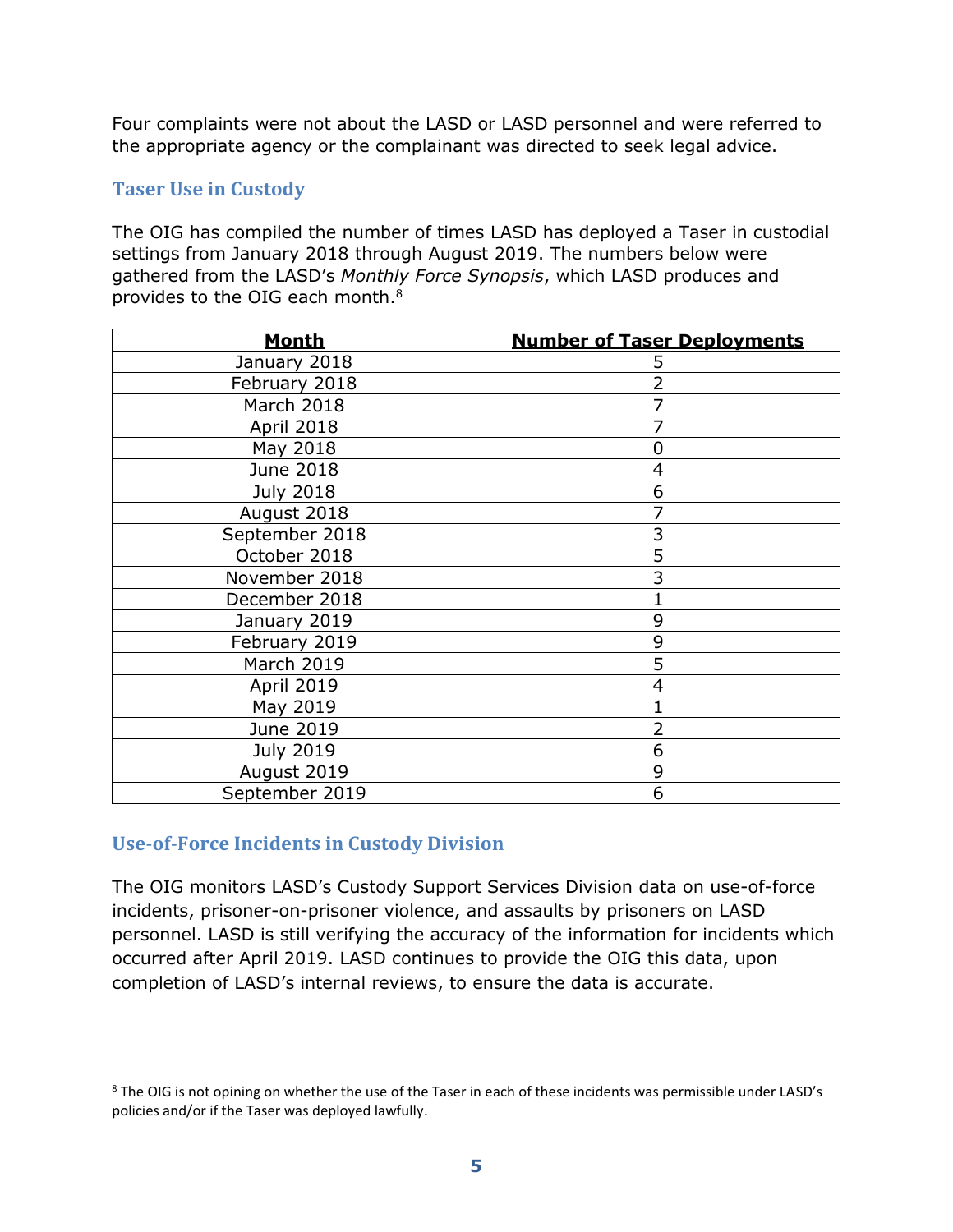#### Prisoner-on-staff Assaults:

| 1 <sup>st</sup> Quarter of 2018 | 144   |
|---------------------------------|-------|
| 2 <sup>nd</sup> Quarter of 2018 | 173   |
| 3rd Quarter of 2018             | 131   |
| 4 <sup>th</sup> Quarter of 2018 | 115   |
| 1 <sup>st</sup> Quarter of 2019 | 1 2 2 |

#### Prisoner-on-prisoner Assaults:

| 1 <sup>st</sup> Quarter of 2018 | 871 |
|---------------------------------|-----|
| 2 <sup>nd</sup> Quarter of 2018 | 905 |
| 3rd Quarter of 2018             | 988 |
| 4 <sup>th</sup> Quarter of 2018 | 881 |
| 1 <sup>st</sup> Quarter of 2019 | 769 |

Use-of-force Incidents:

| 1st Quarter of 2018             | 546 |
|---------------------------------|-----|
| 2 <sup>nd</sup> Quarter of 2018 | 592 |
| 3rd Quarter of 2018             | 530 |
| 4 <sup>th</sup> Quarter of 2018 | 452 |
| 1 <sup>st</sup> Quarter of 2019 | 501 |

## <span id="page-7-0"></span>**LASD Use of Unmanned Aircraft Systems**

LASD reports it deployed the Unmanned Aircraft System two times between July 1 and September 30, 2019. On August 15, 2019, LASD deployed the system to assist Lakewood Station deputies in locating a kidnapping suspect who had barricaded himself and the victim in a building. The Unmanned Aircraft System was used to get a visual on the suspect and the victim. The event ended with the suspect's arrest and the rescue of the victim.

On August 21, 2019, LASD deployed the system to assist LASD with searching for a suspect after reports of an active shooter. The Unmanned Aircraft System searched the vicinity for signs of an active shooter and found none.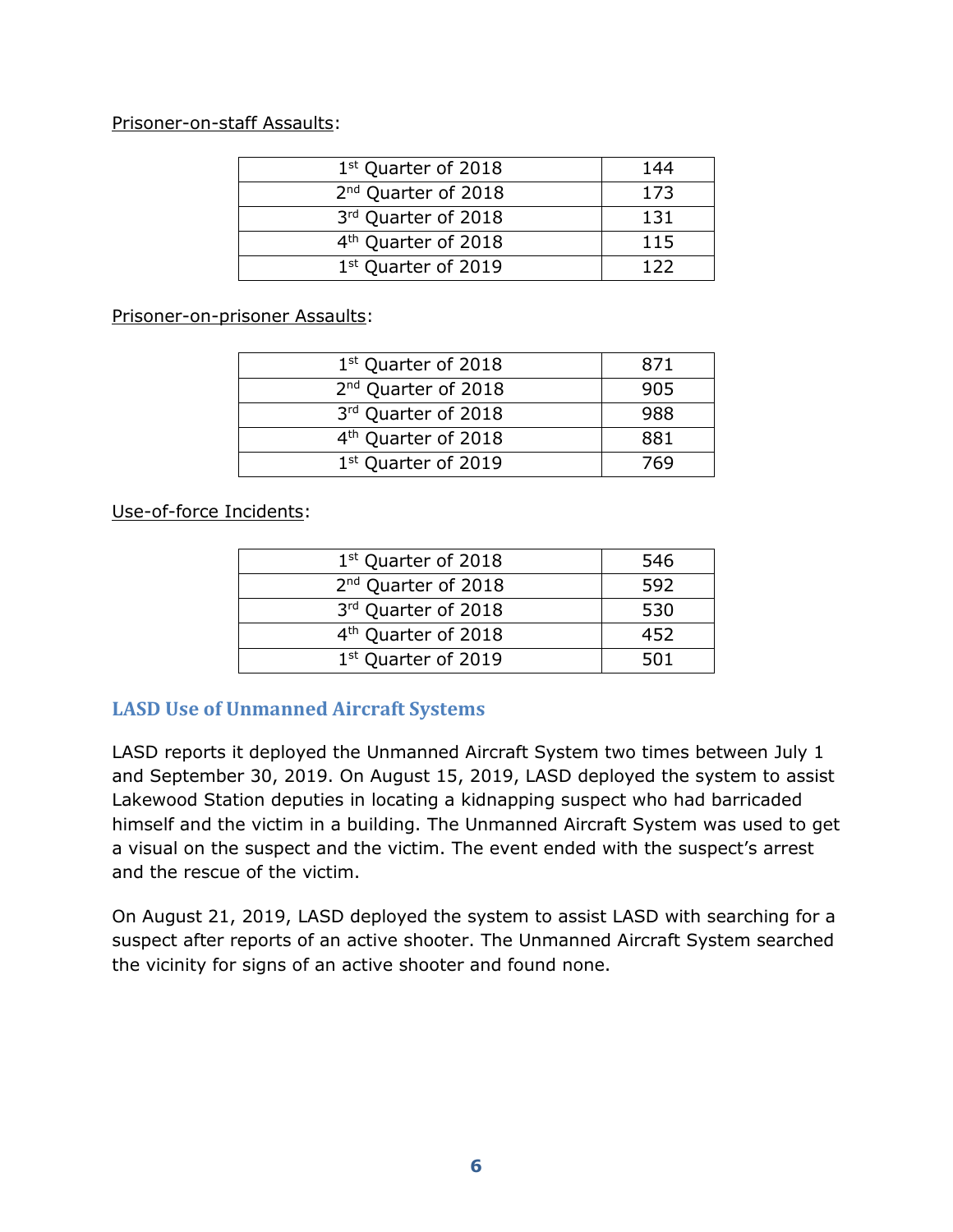## <span id="page-8-0"></span>**DATA REVIEW**

 $\overline{a}$ 

### <span id="page-8-1"></span>**Deputy-Involved Shootings**

LASD categorizes deputy-involved shootings by the tactical circumstances of the shooting, not the outcome. The definitions of each of these categories can be found in the *Manual of Policies and Procedures* (MPP), section 3-10/300.00. LASD defines "hit shooting" as one where a deputy fired his/her weapon intentionally and hit one or more people. A "non-hit shooting" is defined as an event where a deputy fired a deputy's weapon intentionally but did not hit anyone. If a person was unintentionally struck by gunfire, the shooting is categorized by LASD as an accidental shooting (for example, if a shot was intentionally fired at an animal and struck a bystander, the shooting would be categorized by LASD as accidental).

The OIG reports all deputy-involved shootings in which a deputy intentionally fired a firearm at a human being or intentionally or untintentionally fired a firearm and a human being was injured or killed as a result. From July 1 to September 30, 2019, there were six incidents in which people were shot or shot at by LASD personnel. OIG staff responded to each of these six deputy-involved shootings. Four people were struck by deputies' gunfire, one of them fatally. A fifth person, as described below, was fatally injured by gunfire, but the source of the gunfire is not yet available.<sup>9</sup>

LASD provides some data regarding these shootings on its public data website at: [http://lasd.org/deputy\\_involved\\_shootings.html.](http://lasd.org/deputy_involved_shootings.html) Because LASD does not publish narrative descriptions on its website, despite previous recommendations by the OIG, the following summaries are provided:

**Compton:** LASD reported that on July 3, 2019, at approximately 11:19 p.m., two deputies in a marked patrol car initiated a pursuit of a Cadillac Escalade in order to detain the driver for reckless driving. The occupants of the Escalade shot at the deputies, disabling the patrol car, and wounding one of the deputies. The deputies returned fire through their front windshield. Two assisting deputies pursued the Escalade. The Escalade veered directly toward the assisting deputies who saw a rifle barrel sticking out of the rear driver's side window. The deputies fired shots at the Escalade, which sped off.

Aero Bureau deployed a helicopter to aid in the pursuit. The occupants of the Escalade shot at the helicopter, but the helicopter was not hit. The Escalade was

 $9$  The investigation into the July 3, 2019, shooting described herein is still pending and the coroner's report has not yet been released. If the decedent was struck by a deputy's bullet, the decedent would be the fifth person hit and the third to die as a result of a deputy-involved shooting.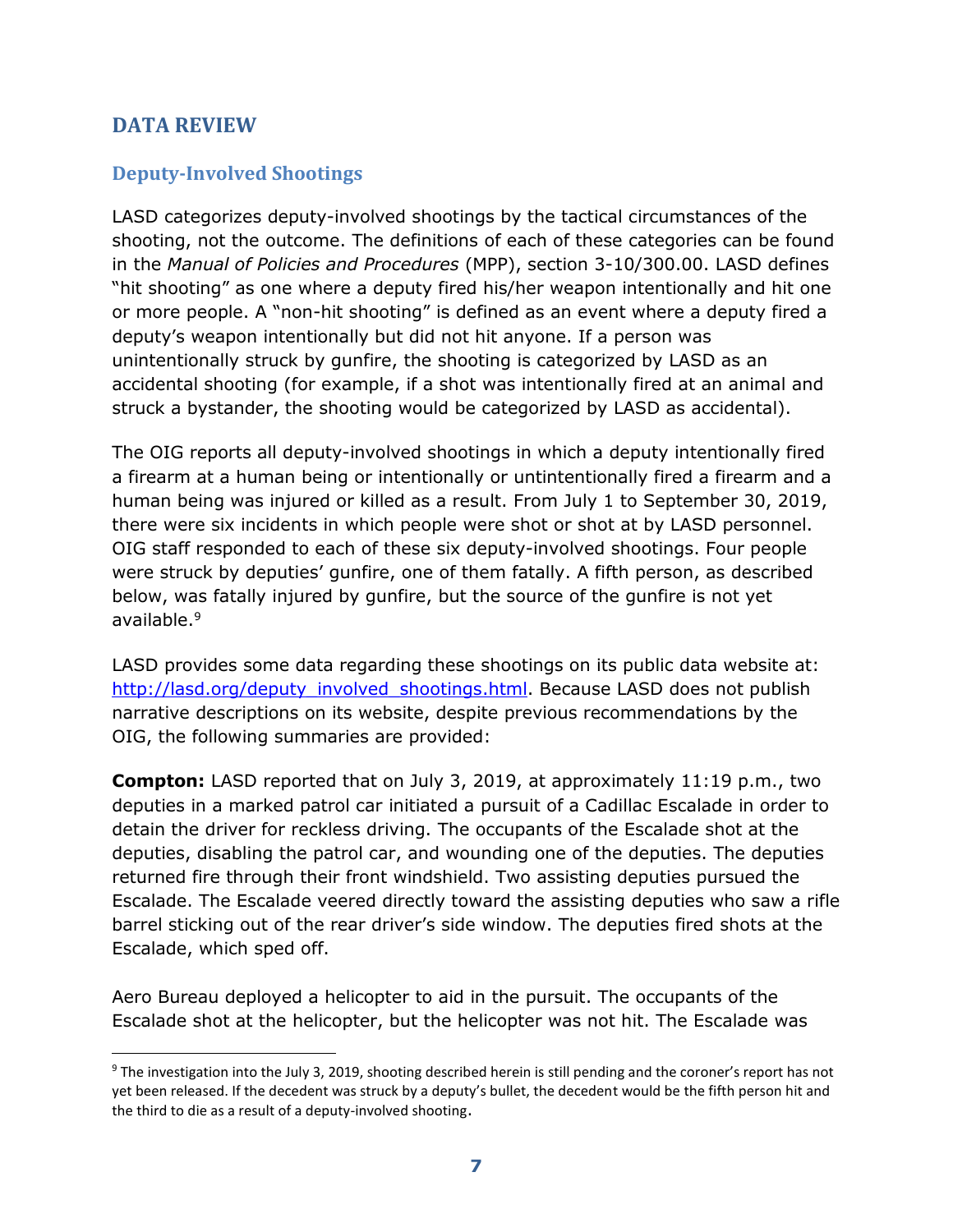pursued to the city of Inglewood, where the suspects abandoned the car and fled on foot. Assisting deputies apprehended one suspect, an African American male, who was not injured.

As detectives investigated the scenes of the shootings, they discovered that an African American male bystander had been killed by a single gunshot wound. An autopsy is being performed to determine the source of the bullet. The deputy shot by the suspects sustained a graze gunshot wound to his right hand and left shoulder and was treated and released from the hospital.

**Malibu:** LASD reported that on July 26, 2019, at approximately 4:45 p.m., Malibu-Lost Hills Station deputies responded to a domestic violence call involving a Caucasian male with mental health issues assaulting his mother. The Mental Evaluation Team unsuccessfully attempted to coax the suspect out of his bedroom and deescalate the situation. Eventually, the deputies broke into the bedroom where they found the suspect in the corner holding a kitchen knife in each hand. The son charged at the deputies. One of the deputies deployed his Taser but was unsuccessful in subduing the suspect. When the suspect again charged at the deputies, two of the deputies shot one round each at the suspect. The suspect suffered one gunshot wound to his torso and was transported to the hospital and was listed in stable condition. The two knives were recovered from the scene.

**South Los Angeles:** LASD reported that on August 1, 2019, at approximately 1:00 a.m., a South Los Angeles Station deputy was working a one-man car, when he conducted a traffic stop of a SUV occupied by two African American males. When the SUV pulled over, the passenger got out of the car and fled despite the deputy's commands to stop. As the deputy focused on the passenger, the driver of the SUV fled the scene in the car. The deputy chased after the passenger who turned toward the deputy and fired one round, missing the deputy. The deputy returned fire, firing 20 rounds at the passenger. The passenger died as a result of multiple gunshot wounds to the upper torso and face. The suspect's firearm and the expended shell casing from his round were recovered at the scene.

**Lakewood**: LASD reported that on August 2, 2019, two deputies responded to Lakewood where fellow deputies were in pursuit of a pickup truck being driven by an African American male kidnapping suspect. As the pursuit continued into South Gate, one deputy positioned a patrol vehicle in the median to set up a spike strip. A South Gate police officer joined the deputies. As pursuit continued, the suspect drove towards the deputies and the officer, steering the pickup in their direction. The second deputy fired three rounds at the suspect. The suspect continued driving, striking the other deputy with the front of his truck, injuring the deputy by causing deep bruising to the deputy's thigh and shoulder. The pursuit continued to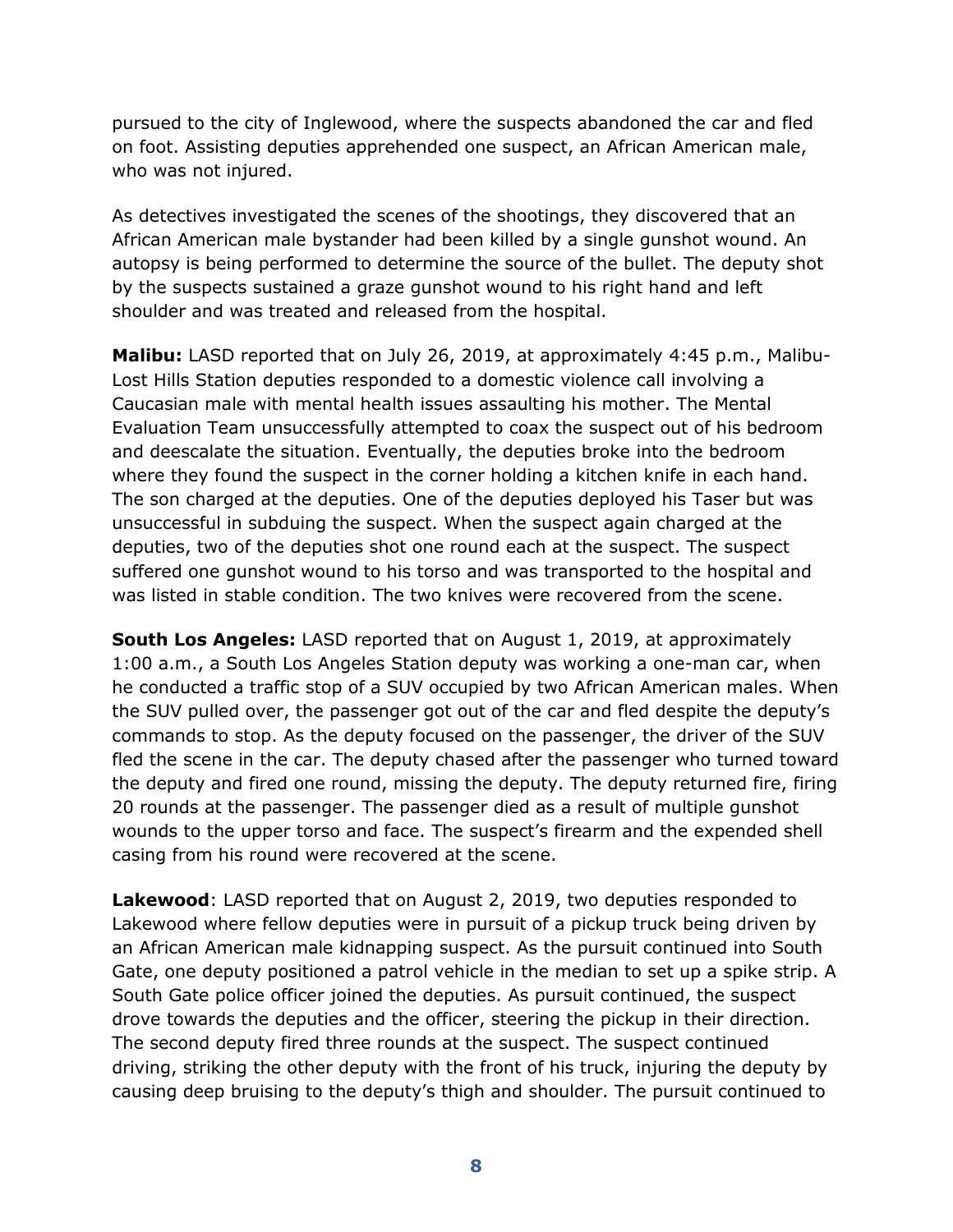the suspect's home where the suspect eventually surrendered. The suspect sustained a single gunshot wound to the chest but survived.

**East Los Angeles**: LASD reported that on September 2, 2019, at approximately 2:06 a.m., East Los Angeles Station deputies received a call that suspects in a blue Volkswagen Beetle were smashing the windows of parked cars. LASD's Aero unit located a car matching the description and broadcast its location to the deputies. The deputies stopped their patrol car in the middle of the street in the path of the suspect Volkswagen. As the Volkswagen approached, the passenger deputy exited the patrol car and stood in the space between the door and the frame. The driver deputy activated the emergency lights and exited the car as well.

The suspect car stopped approximately ten feet in front of the deputies' patrol car before accelerating toward the passenger side of the patrol car. As the Volkswagen drove around the patrol vehicle, it hit the passenger door of the patrol car, pinning the passenger deputy between the door and the frame, causing the deputy to scream out in pain. Upon hearing his partner's screams, the driver deputy moved to the rear of the patrol car but from that vantage point could not see his partner; he believed that the passenger deputy was being dragged by the suspect's car. The driver deputy fired six rounds at the driver of the Volkswagen but the vehicle did not stop. Assisting units pursued the vehicle and were eventually able to take its two male Hispanic occupants into custody. Neither suspect was injured by the gunfire. The passenger deputy was injured and medically treated for those injuries.

**Santa Clarita**: LASD reported that on September 12, 2019, at approximately 12:30 p.m., the Santa Clarita Station received a call of a suspicious person shouting and screaming in front of a building. A deputy from the station responded to the call. At the location, the deputy saw a shirtless male Hispanic shouting and screaming. The deputy got out of his car to talk to the man. The man rushed towards the deputy and a struggle ensued. During the struggle, the man managed to take the deputy's radio and Taser, causing the deputy to retreat to his car to call for back up. The man pursued the deputy to his vehicle and smashed the patrol car windshield with the deputy's radio. The man then retreated from the patrol car.

Three deputies arrived to help. As the three deputies formulated a plan to use less lethal weapons to subdue the man, the man advanced at them with a two-foot wooden stake. An altercation occurred between the man and the three deputies during which the man hit one of the deputies with the wooden stake. That deputy took out his gun and shot the man three times, hitting the man in the chest and the arm. That deputy rendered aid but was unable to resuscitate the man, who was pronounced dead at the scene. The injured deputy was taken to the hospital where the deputy was treated for minor injuries.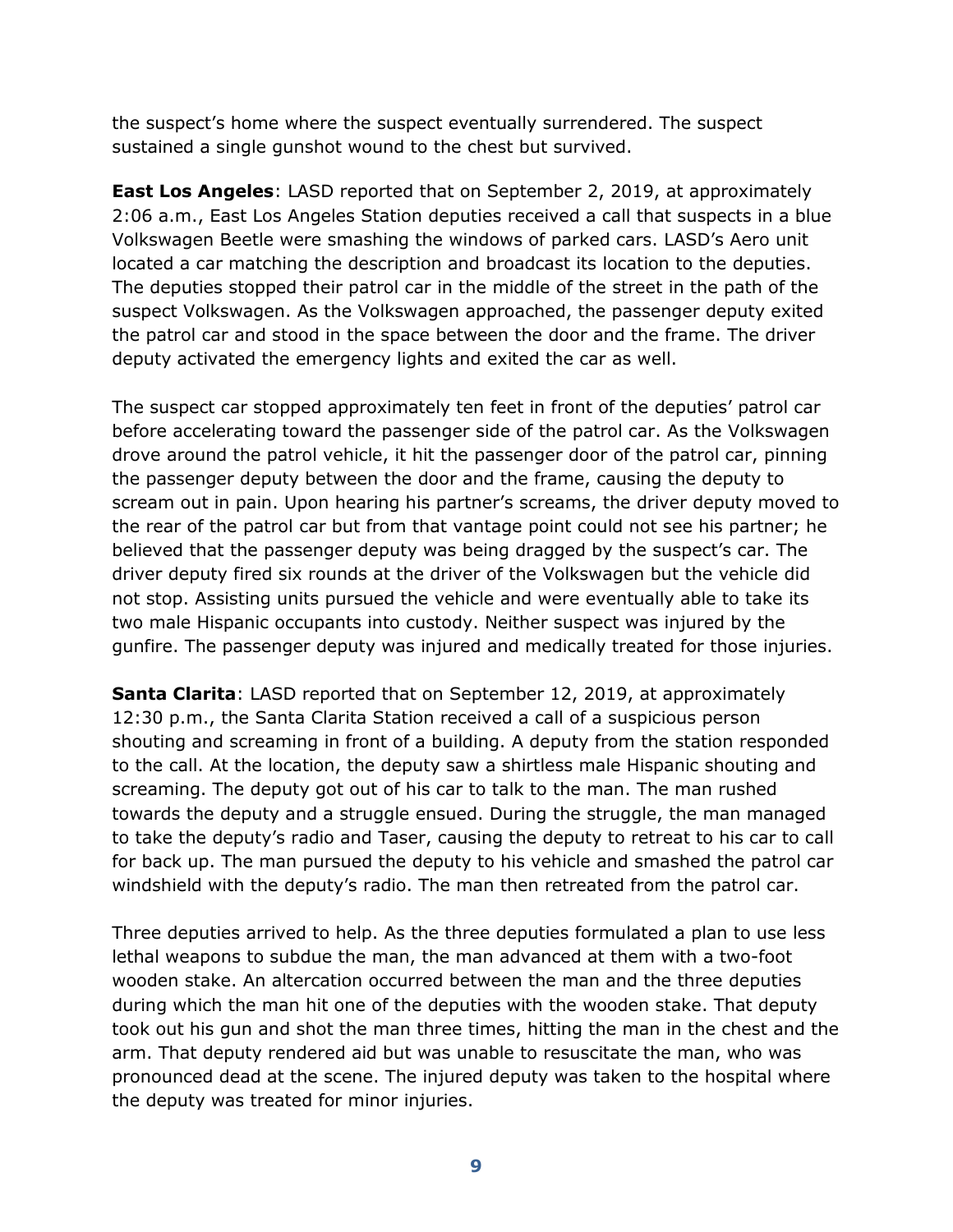# <span id="page-11-0"></span>**Comparison to Prior Years<sup>10</sup>**

 $\overline{a}$ 



<sup>&</sup>lt;sup>10</sup> At this stage of the investigation involving the July 3, 2019, shooting, an autopsy report has not been issued which establishes whether the bystander was killed by the gunfire from the suspect or the deputies. This report has included the shooting as a "Hit" shooting for the purpose of this chart.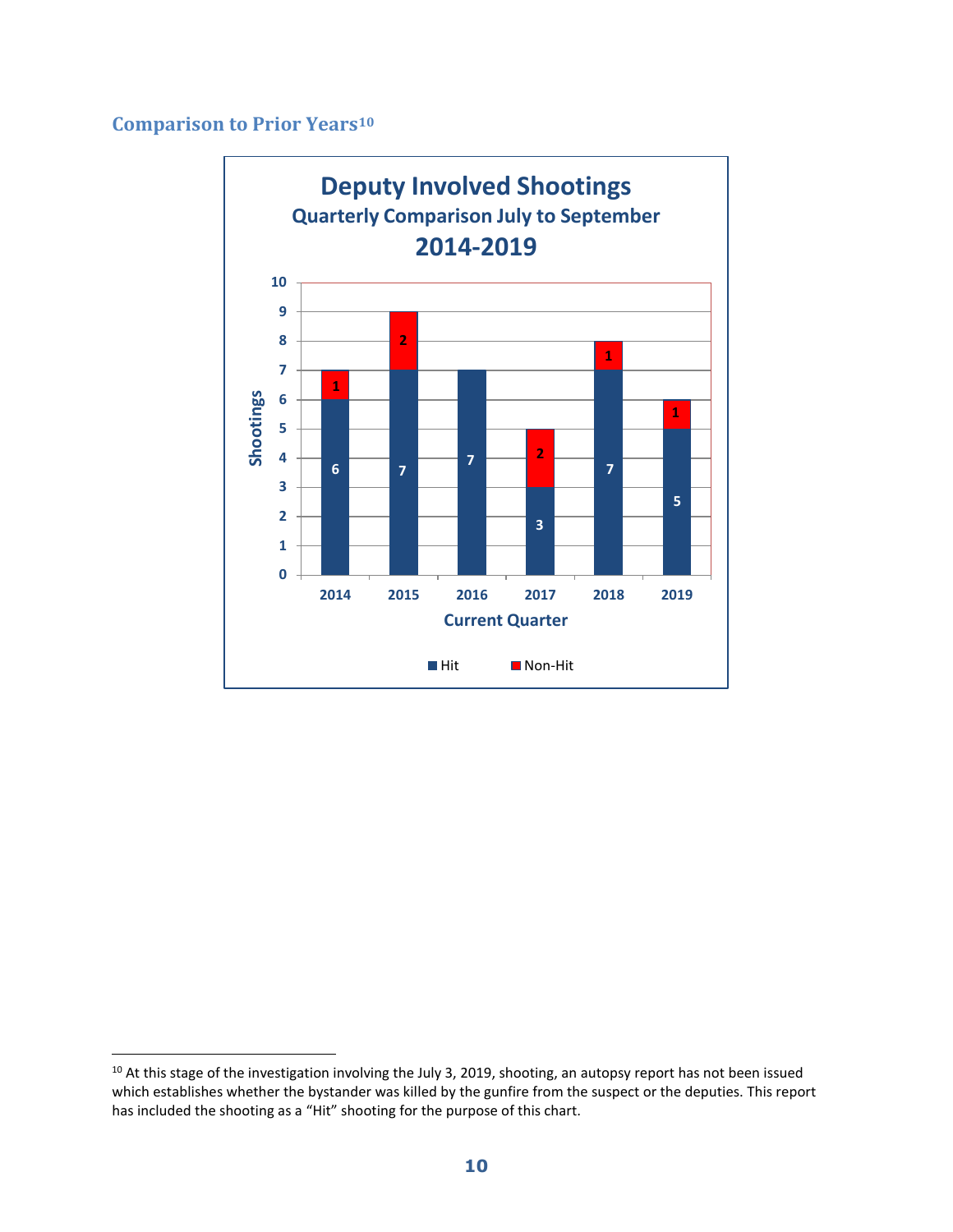

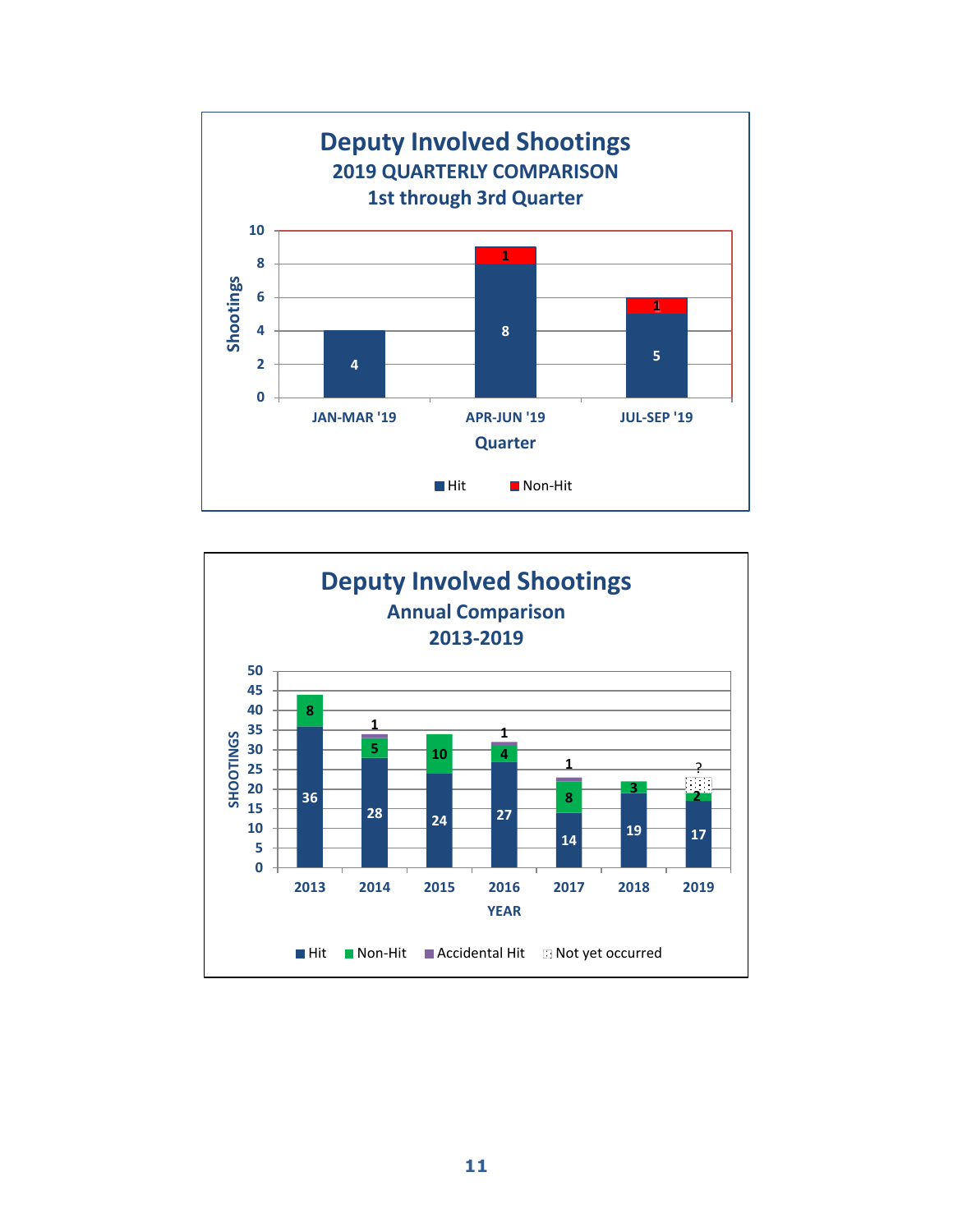### <span id="page-13-0"></span>**District Attorney Review of Deputy-Involved Shootings**

LASD's Homicide Bureau investigates all deputy-involved shootings in which a person is injured, regardless of shooting category. The Homicide Bureau submits the completed investigation of each deputy-involved shooting in which a person has been injured and which occurred in the County of Los Angeles to the Los Angeles County District Attorney's Office (LADA) for review and possible filing of criminal charges.

This quarter, the LADA issued one finding involving LASD personnel; in a letter dated August 20, 2019, the District Attorney's Office declined to file charges in the [November 2, 2017,](http://da.lacounty.gov/sites/default/files/pdf/JSID_OIS_0819_Cendejas.pdf) fatal shooting of Ricardo Cendejas, writing there was insufficient evidence to prove beyond a reasonable doubt that the shooting was unlawful. The District Attorney's findings may be found at the District Attorney's web site at: [http://da.lacounty.gov/reports/ois.](http://da.lacounty.gov/reports/ois)

#### <span id="page-13-1"></span>**Homicide Bureau's Investigation of Deputy-Involved Shootings**

The Homicide Bureau is responsible for conducting the investigation of all deputyinvolved shootings, regardless of category, in which a person is injured or killed. After completing its investigation, the Homicide Bureau submits its investigation to the LADA for consideration of filing criminal charges. Until a decision is communicated to LASD, the IAB investigation is suspended and the Police Officer's Bill of Rights of any involved employees are tolled.

If the LADA declines to file the case, LASD's Internal Affairs Bureau (IAB) completes LASD's force review to determine whether department personnel violated any departmental policies during the incident.

For the present quarter, the Homicide Bureau reports 21 shooting cases involving LASD personnel are currently open and under investigation. The oldest case is an August 17, 2018, shooting in the Lennox area of South Los Angeles. This shooting is described briefly in the OIG's [October 2018 Reform and Oversight Efforts:](https://oig.lacounty.gov/Portals/OIG/Reports/October%202018%20Reform%20and%20Oversight%20Efforts.pdf?ver=2018-10-31-093133-533)  Los [Angeles County Sheriff's Department](https://oig.lacounty.gov/Portals/OIG/Reports/October%202018%20Reform%20and%20Oversight%20Efforts.pdf?ver=2018-10-31-093133-533) report.

This quarter, LASD reports it has sent one case involving a deputy-involved shooting to the LADA for filing consideration.

#### <span id="page-13-2"></span>**Internal Criminal Investigations Bureau**

LASD's Internal Criminal Investigations Bureau (ICIB) reports directly to the Sheriff and Undersheriff. It is responsible for investigating allegations of criminal misconduct by members of LASD.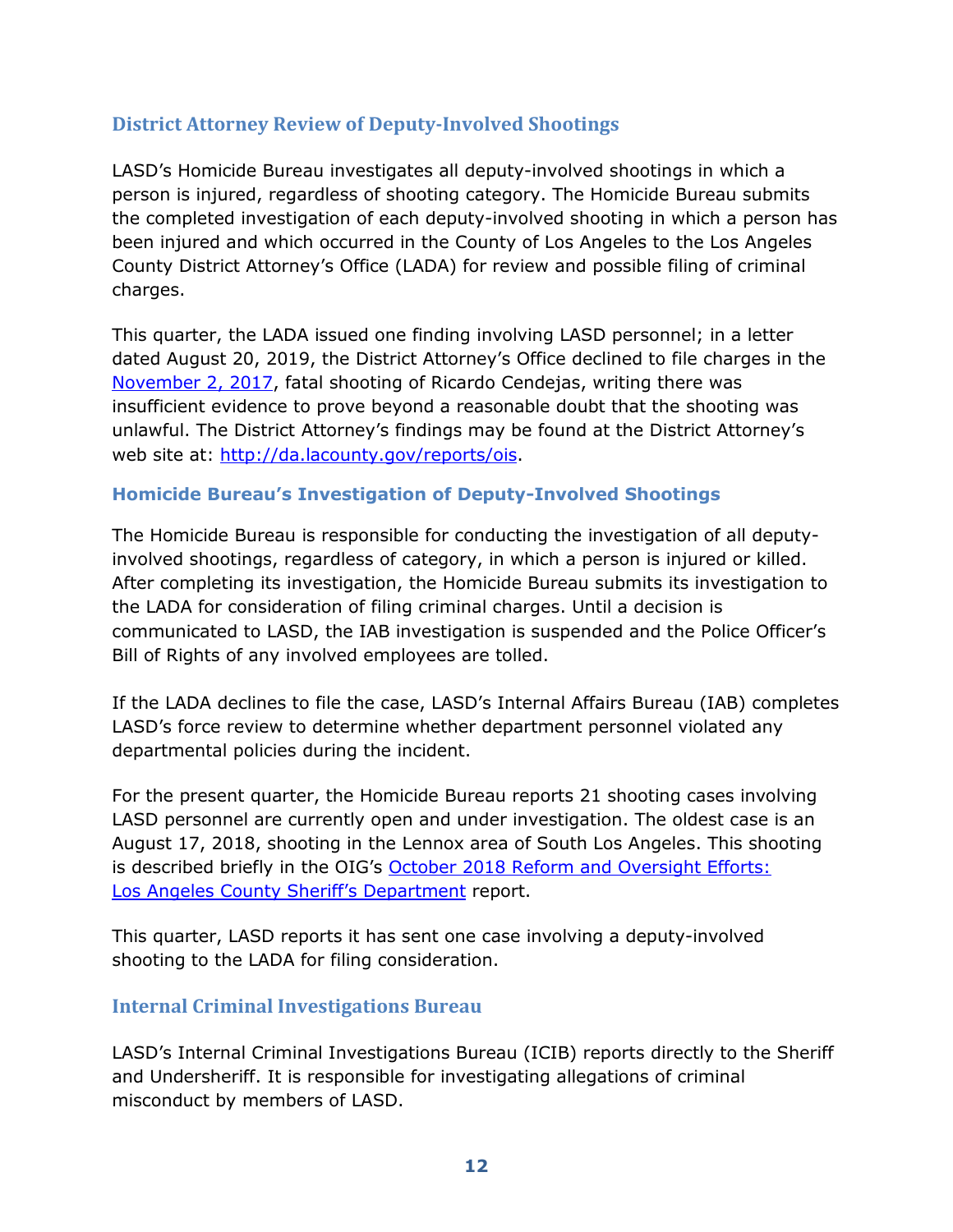As of September 30, 2019, LASD reports ICIB has 75 active cases. LASD reports sending six cases this quarter to the LADA for filing considerations. The oldest open case ICIB has on its books is from 2015.

#### <span id="page-14-0"></span>**Internal Affairs Bureau**

The Internal Affairs Bureau (IAB) is responsible for conducting administrative investigations of policy violations by LASD members. It is also responsible for responding to and investigating deputy-involved shootings and significant use-offorce cases.

From July 1 though September 25, 2019, LASD reports IAB opened 90 new cases. In the same period, IAB reports that it has closed 87 cases. There are 300 pending cases on IAB's caseload. This number does not reflect all of the open cases. The OIG has knowledge that certain cases are designated as "IAB Private." LASD has declined to provide the OIG direct access to these files. The OIG does not know how many cases are being concealed and whether these concealed cases are administrative investigations, criminal monitors, or force reviews. The OIG is aware of at least one case which was concealed from management decisionmakers who were charged with determining whether to discharge an employee.

#### <span id="page-14-1"></span>**Civil Service Commission Dispositions**

From July through September 2019 (latest information available is September 13), the Civil Service Commission issued a final decision in three Sheriff's Department cases. Below is a brief synopsis of the cases in which the Commission issued a final decision and the Commission's finding.

**Inmate Reception Center**: The subject deputy, a supervisor, had directed or witnessed force used by custody personal against an inmate. LASD charged that the deputy failed to complete a report detailing the force used or report witnessing the use-of-force. LASD also alleged that deputy also failed to take appropriate action when responding to the incident. LASD had recommended discharge. The Hearing Officer had recommended that the deputy receive no discipline and the Commission adopted the hearing officer's recommendation. The deputy received no discipline.

**Compton**: A police officer from a different department conducted a traffic stop on a deputy. An investigation determined the deputy was under the influence of alcohol. The deputy made false statements in the internal investigation. The deputy also failed to cooperate with the other department's criminal investigation. When the deputy was stopped for driving under the influence, he had a firearm in his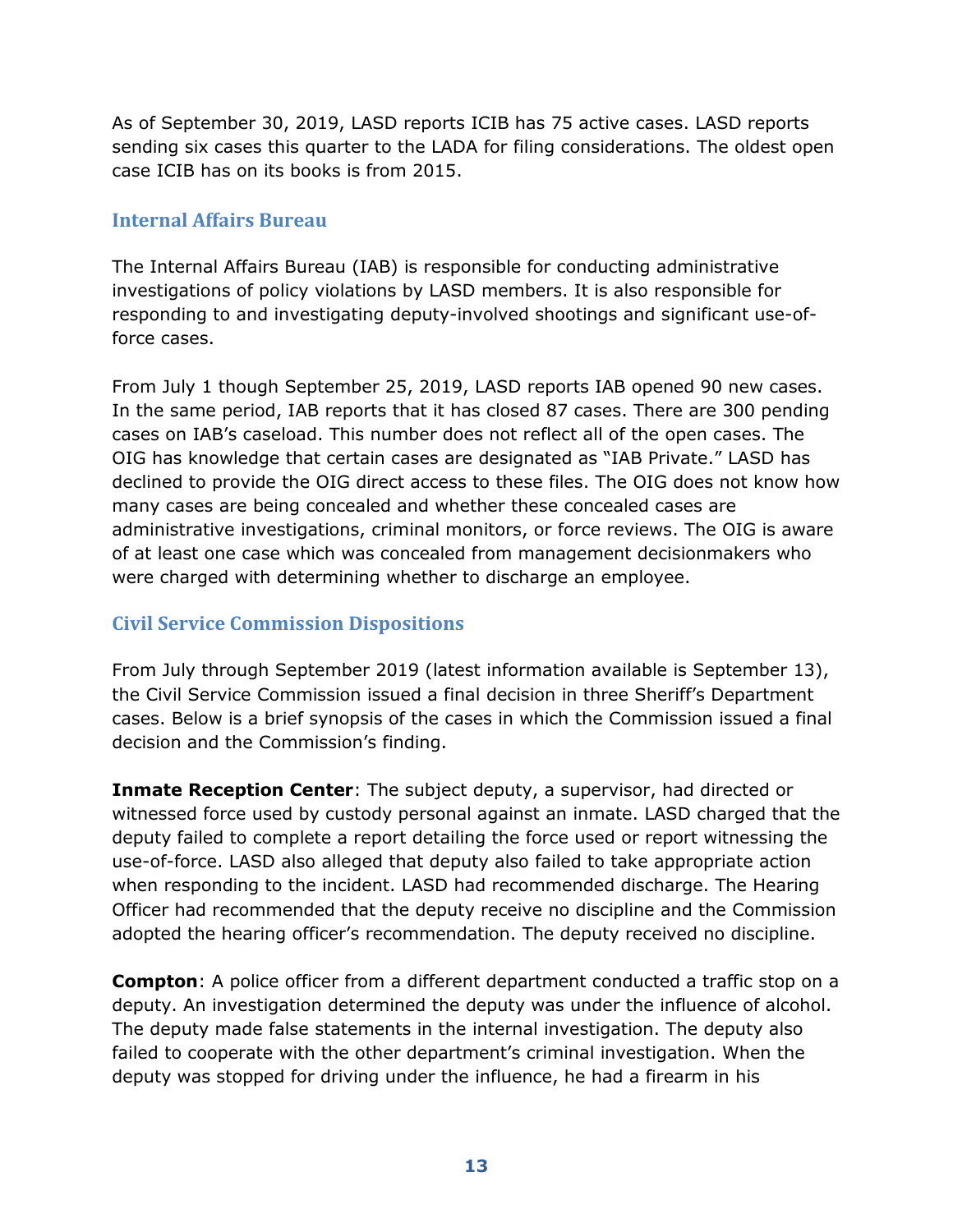possession. LASD had discharged the deputy. The hearing officer agreed with LASD's decision and the Commission sustained the discharge.

**Lakewood**: A deputy created on the deputy's personal cellphone 38 videos which depicted the deputy engaging in unprofessional conduct and using derogatory language while on-duty. LASD had discharged the deputy. The hearing officer agreed with LASD's decision and the Commission sustained the discharge.

# <span id="page-15-0"></span>**Custody Division**

## <span id="page-15-1"></span>**Handling of Prisoner Grievances**

LASD is still in the process of installing iPads in all jail facilities to capture information related to prisoner requests and, eventually, prisoner grievances. There are now 187 installed and operational iPads, an increase of one iPad since the last quarter. There is now a total of 57 iPads at Century Regional Detention Facility (CRDF), 48 iPads at Men's Central Jail (MCJ), and 82 iPads at Twin Towers Correctional Facility (TTCF). As previously reported, LASD completed the Wi-Fi upgrades at TTCF and CRDF. The Wi-Fi connection issues at MCJ have resulted in the need for LASD to place the iPads off-line until the Wi-Fi upgrades are completed. The implementation plan for iPads at Pitchess Detention Center North (PDC North) is still in development.

LASD has reported that iPads have automatically responded to 3,274,363 requests for information from January 1 through September 30, 2019. As previously reported, LASD continues to expand the types of information that can be accessed from the iPads and will continue to add information as feasible.

As reported in the OIG's January 2018 *Quarterly Report*, LASD implemented a policy restricting the filing of duplicate and excessive prisoner grievances. LASD reports that the Custody Automated Reporting and Tracking System was not functioning for a portion of the quarter, and as such, the number of prisoners restricted from filing grievances and the number of grievances restricted under this policy for this quarter is unavailable. LASD stated that it will be able to provide the requested data to the OIG on October 29, 2019. The information will be included in the OIG's next quarterly report.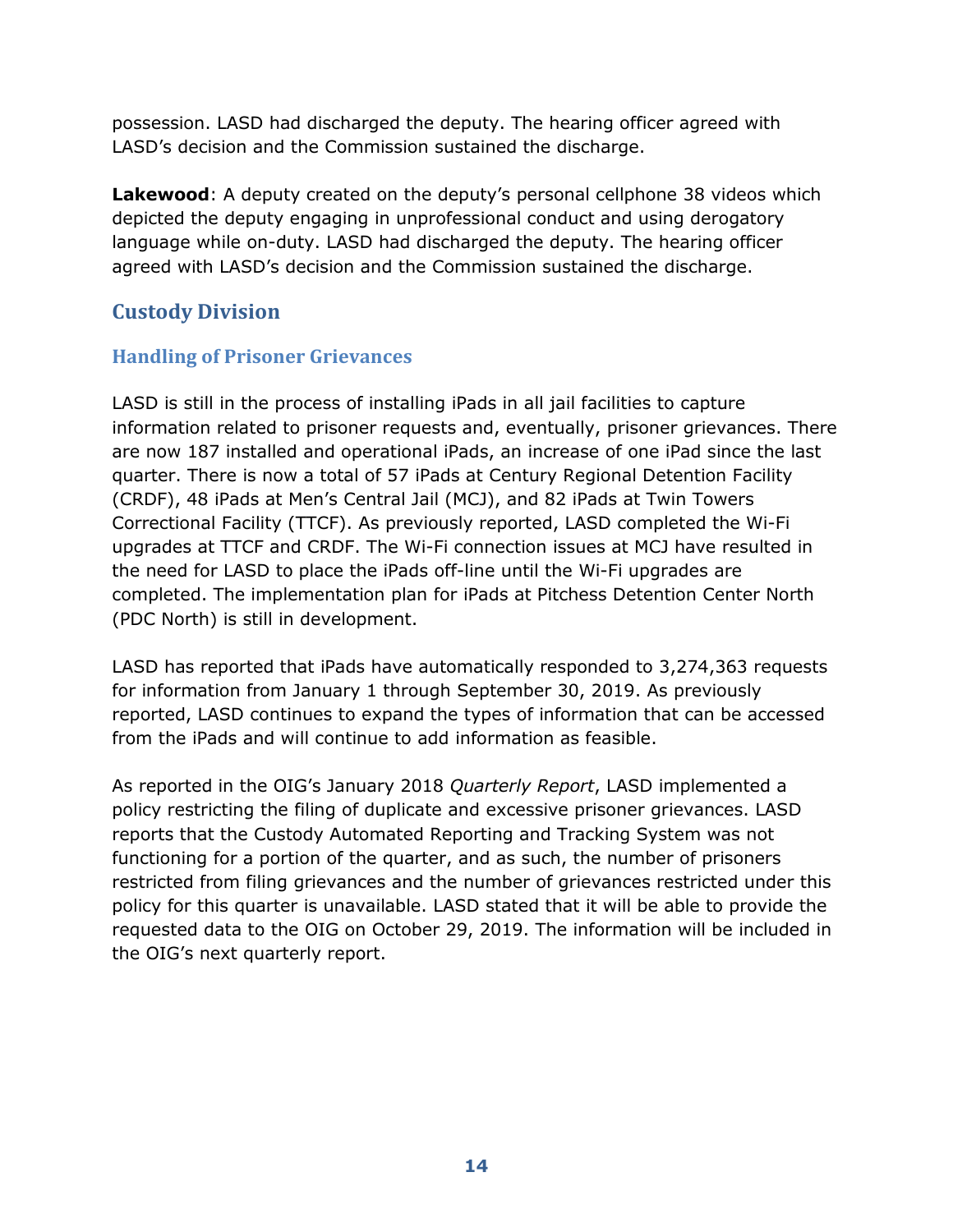### <span id="page-16-0"></span>**In-Custody Deaths**

Between July 1 and September 30, 2019, six individuals died while under the care and custody of LASD. Of these six decedents, two were pronounced dead in MCJ and four were pronounced dead in the hospitals to which they had been transported.

OIG staff responded to the scene of one death that occurred at MCJ. OIG staff also attended the Custody Services Division Administrative Death Reviews for each of the seven in-custody deaths.

The following summaries, arranged in chronological order, provide brief descriptions of each in-custody death:

On July 6, 2019, an individual at MCJ was reportedly discovered unresponsive in a cell during a Title-15 safety check. Emergency aid was rendered, paramedics were called, and the individual was pronounced dead at the scene.

On July 5, 2019, an individual was reportedly discovered by deputies in a holding cell at Century Patrol Station lockup. Deputies rendered aid until paramedics arrived and transported the individual to the Martin Luther King, Jr. Community Hospital's Hope Emergency Center. On July 6, 2019, the individual was transferred to Los Angeles County/USC Medical Center (LCMC) for a higher level of care. The individual died on July 7, 2019.

On July 23, 2019, deputies at CRDF were alerted to an individual experiencing a medical emergency. Deputies and medical personnel rendered emergency aid until paramedics arrived and transported the individual to St. Francis Medical Center. The individual died approximately one hour after being transported.

On July 26, 2019, a custody assistant at MCJ was alerted to an individual in medical destress. Medical personnel evaluated the individual and provided medical care. The individual was transported to LCMC by paramedics approximately one hour later. The individual died approximately one hour after being transported.

On July 29, 2019, an individual died at LCMC after being transported from TTCF's Correctional Treatment Center on June 27, 2019, for a higher level of care.

On September 28, 2019, an individual at MCJ was reportedly discovered unresponsive in a cell during a Title-15 safety check. Emergency aid was rendered, paramedics were called, and the individual was pronounced dead at the scene.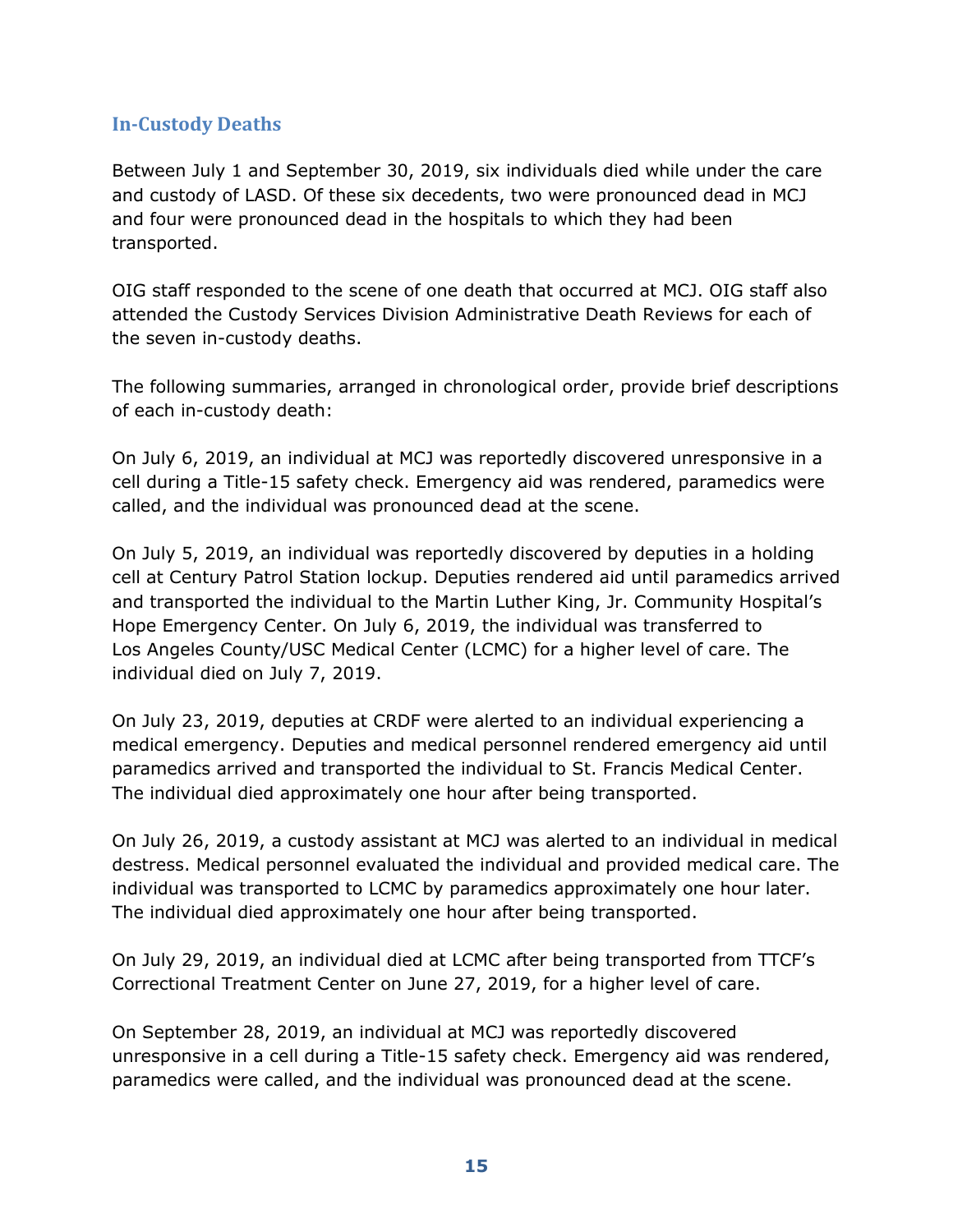#### <span id="page-17-0"></span>**Other Deaths**

Between July 1 and September 30, 2019, three individuals died under circumstances which do not fit within the current categorical definition of in-custody death but who were under the care and custody of LASD when the condition which resulted in their deaths first became apparent.

The following summaries provide brief descriptions of the circumstances surrounding these deaths:

On September 19, 2019, an individual in the Palmdale Patrol Station lockup was transported to the Palmdale Regional Medical Center for a medical concern. The individual died within a few hours of arriving at the hospital.

On September 17, 2019, deputies at TTCF were alerted to an individual experiencing a medical emergency. Deputies and medical personnel rendered emergency aid until paramedics arrived. The individual was transported to LCMC and was subsequently released from custody on September 19, 2019. The individual died on September 22, 2019. One month prior to the medical emergency, the OIG was contacted by the individual's family member who was concerned about the healthcare the individual was receiving. OIG staff visited with the individual, communicated with LASD and Correctional Health Services personnel and were present at the Custody Services Division Administrative Death Reviews.

On September 24, 2019, deputies conducted a traffic stop and subsequently arrested the driver of the vehicle. The individual began to experience a medical emergency. Deputies removed the handcuffs and rendered lifesaving measures until paramedics arrived. Paramedics pronounced the individual dead at the scene. OIG staff was present at the Critical Incident Review.

#### <span id="page-17-1"></span>**Office of Inspector General Site Visits**

OIG staff regularly conduct site visits and inspections at LASD's custodial facilities to identify matters requiring attention. All site visits result in follow up. In the third quarter of 2019, OIG completed 35 site visits and logged 55 monitoring hours inside seven of LASD's jail and lockup facilities. During those visits, OIG staff spoke with prisoners and met with LASD personnel of all ranks, including custody assistants, civilian staff, clergy, and volunteers. As part of the OIG's jail monitoring, OIG staff attended 41 Custody Services Division executive and administrative meetings and met with division executives for 46 monitoring hours.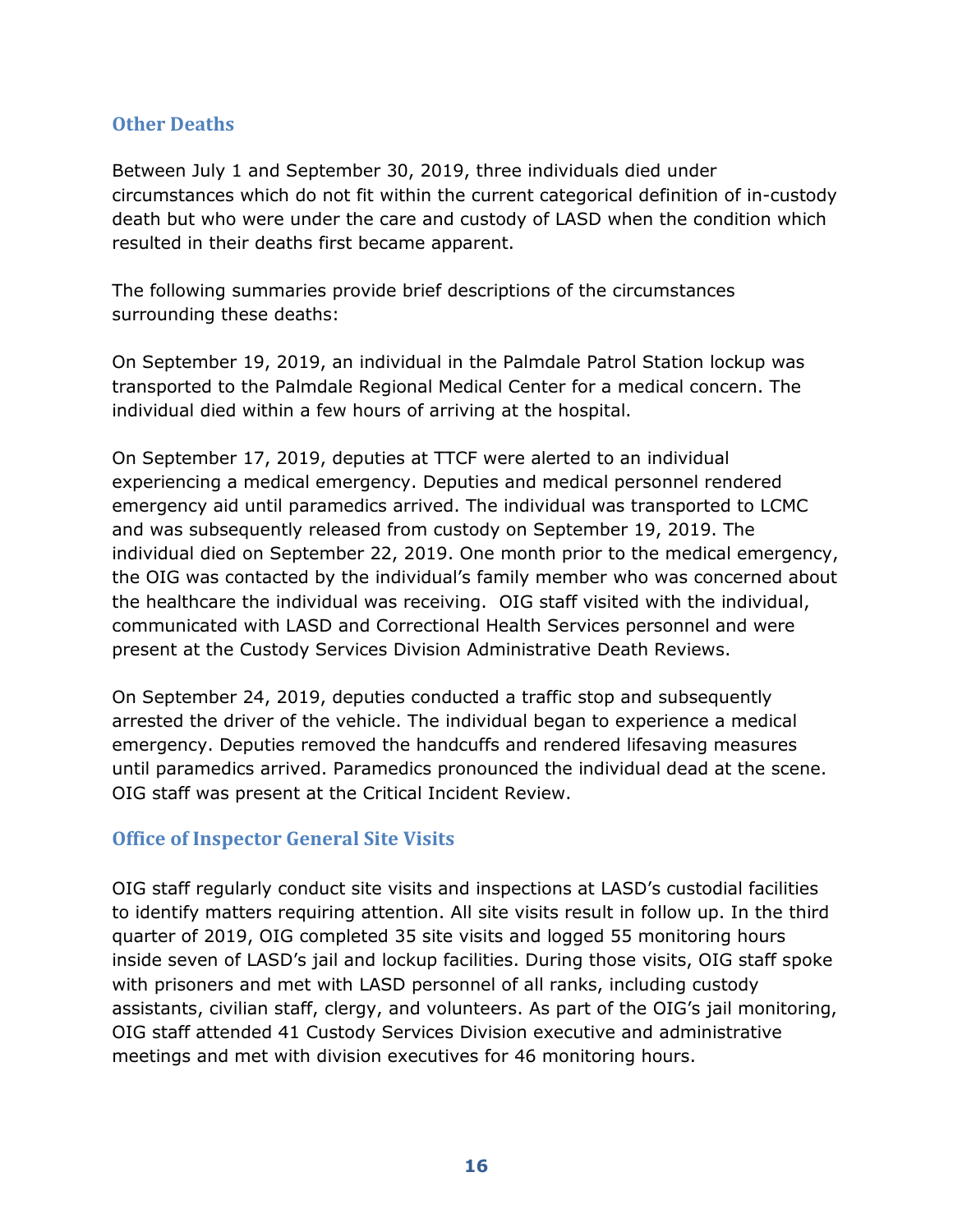OIG staff also continued to meet with prisoners housed in general population modules, administrative segregation units, disciplinary units, and medical and mental health units. OIG monitors met with and received input from individuals at cell front, during recreation and treatment group time, and in private interview rooms when necessary to ensure confidentiality. The following chart represents LASD facilities visited from July 1 through September 30, 2019:

| <b>Facility</b>                             | <b>Site Visits</b> |
|---------------------------------------------|--------------------|
| Century Regional Detention Facility (CRDF)  |                    |
| Inmate Reception Center (IRC)               | 3                  |
| Men's Central Jail (MCJ)                    | 9                  |
| North County Correctional Facility (NCCF)   | 3                  |
| Pitchess Detention Center North (PDC North) |                    |
| Pitchess Detention Center South (PDC South) |                    |
| Twin Towers Correctional Facility (TTCF)    | 16                 |
| <b>Total</b>                                | 35                 |

# <span id="page-18-0"></span>**OTHER UPDATES**

## <span id="page-18-1"></span>**CCJV Recommendation 3.12: The Department should purchase additional body scanners**

LASD continues to operate body scanners at CRDF, PDC North, PDC South, NCCF, and the IRC.

As previously reported, the final body scanner that will be assigned to MCJ was purchased in February 2019 and delivered on July 23, 2019. The manufacturer provided training for the MCJ staff that will be assigned to use the machine. The machine will become operational once it is connected to LASD's server and network.

According to LASD records, from January 1 to September 18, 2019, less than one percent (1%) of prisoners refused to go through the body scanners across all applicable facilities.

<span id="page-18-2"></span>**CCJV Recommendation 5.4: The Department should adopt a dual-track career system whereby deputies would be recruited separately for Custody and Patrol and would have the opportunity to have a career in Custody.**

In addition to this recommendation by the CCJV, the International Association of Chiefs of Police (IACP) has preliminarily endorsed a true dual track approach to hiring (permitted under California's Penal Code section 830.1) which has a high probability of limiting the need for excess overtime and budget overruns.